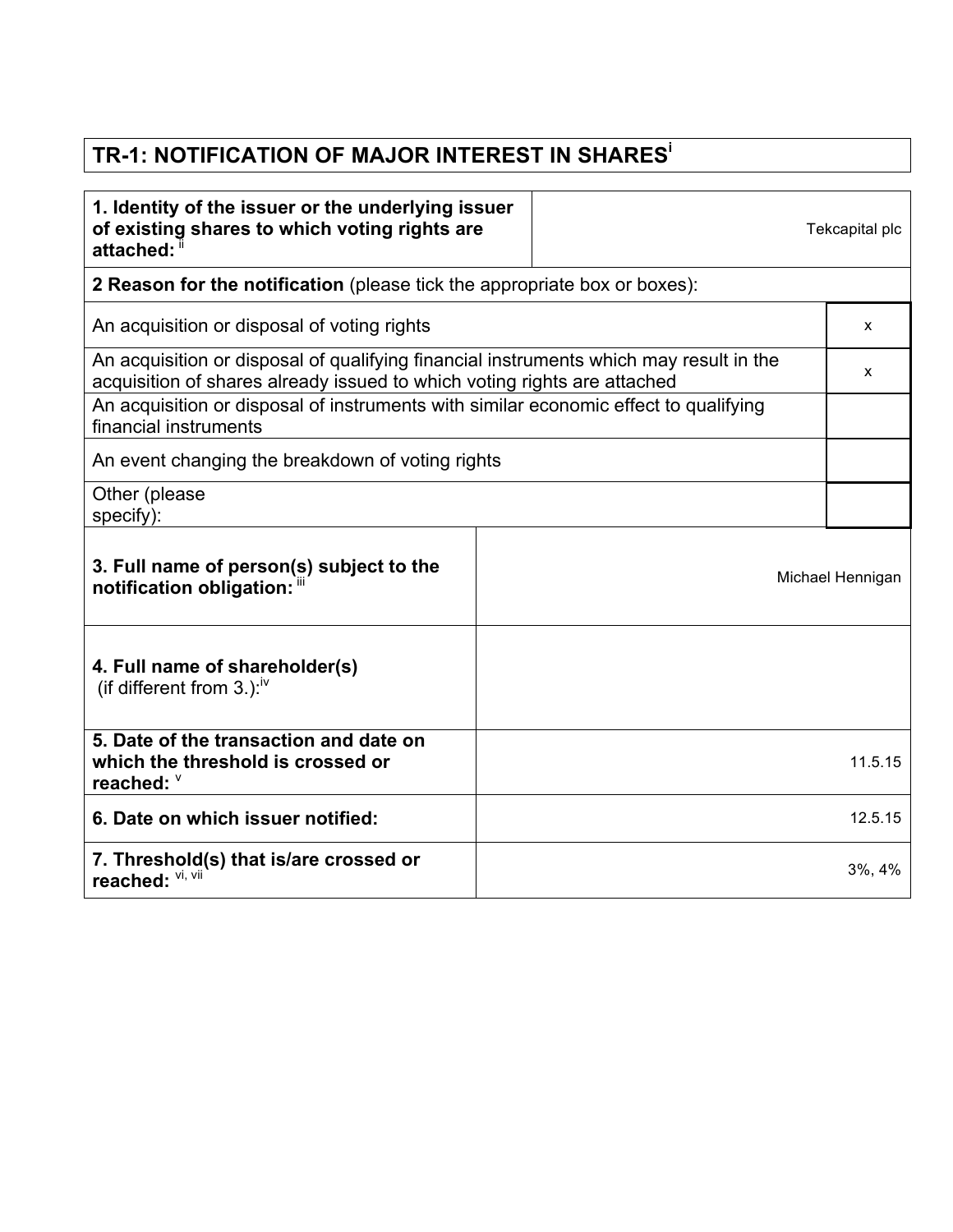| 8. Notified details:                         |                                                               |                      |                                                      |                                   |                 |                                 |       |
|----------------------------------------------|---------------------------------------------------------------|----------------------|------------------------------------------------------|-----------------------------------|-----------------|---------------------------------|-------|
| A: Voting rights attached to shares Vill, ix |                                                               |                      |                                                      |                                   |                 |                                 |       |
| Class/type of<br>shares                      | <b>Situation previous</b><br>to the triggering<br>transaction |                      | Resulting situation after the triggering transaction |                                   |                 |                                 |       |
| if possible using<br>the ISIN CODE           | <b>Number</b><br><b>Number</b><br>οf<br>οf                    |                      | <b>Number</b><br>of shares                           | <b>Number of voting</b><br>rights |                 | % of voting rights <sup>x</sup> |       |
| <b>Shares</b><br>Voting<br><b>Rights</b>     | <b>Direct</b>                                                 | Direct <sup>xi</sup> | Indirect <sup>xii</sup>                              | <b>Direct</b>                     | <b>Indirect</b> |                                 |       |
| GB00BKXGY798                                 | <b>Below</b><br>3%                                            | <b>Below</b><br>3%   | 525,000                                              | 381,000                           | 144,000         | 1.1%                            | 0.42% |

| <b>B: Qualifying Financial Instruments</b>           |                                   |                                           |                                                                                                           |                       |  |
|------------------------------------------------------|-----------------------------------|-------------------------------------------|-----------------------------------------------------------------------------------------------------------|-----------------------|--|
| Resulting situation after the triggering transaction |                                   |                                           |                                                                                                           |                       |  |
| <b>Type of financial</b><br>instrument               | <b>Expiration</b><br>date $x$ iii | Exercise/<br><b>Conversion Period XIV</b> | <b>Number of voting</b><br>rights that may be<br>acquired if the<br>instrument is<br>exercised/converted. | % of voting<br>rights |  |
| <b>CFD</b>                                           |                                   |                                           | 875,000                                                                                                   | 2.52%                 |  |

| C: Financial Instruments with similar economic effect to Qualifying Financial Instruments<br>XV, XVI |                 |                         |                                              |                                |                               |              |
|------------------------------------------------------------------------------------------------------|-----------------|-------------------------|----------------------------------------------|--------------------------------|-------------------------------|--------------|
| Resulting situation after the triggering transaction                                                 |                 |                         |                                              |                                |                               |              |
| <b>Type of financial</b>                                                                             | <b>Exercise</b> | <b>Expiration</b>       | Exercise/                                    | <b>Number of voting rights</b> | % of voting rights XIX,<br>XX |              |
| <b>instrument</b>                                                                                    | price           | date $x$ <sup>vii</sup> | <b>Conversion</b><br>period <sup>xviii</sup> | instrument refers to           |                               |              |
|                                                                                                      |                 |                         |                                              |                                | <b>Nominal</b>                | <b>Delta</b> |
|                                                                                                      |                 |                         |                                              |                                |                               |              |

| Total (A+B+C)           |                                    |  |  |
|-------------------------|------------------------------------|--|--|
| Number of voting rights | <b>Percentage of voting rights</b> |  |  |
| 1,400,000               | 4.04%                              |  |  |